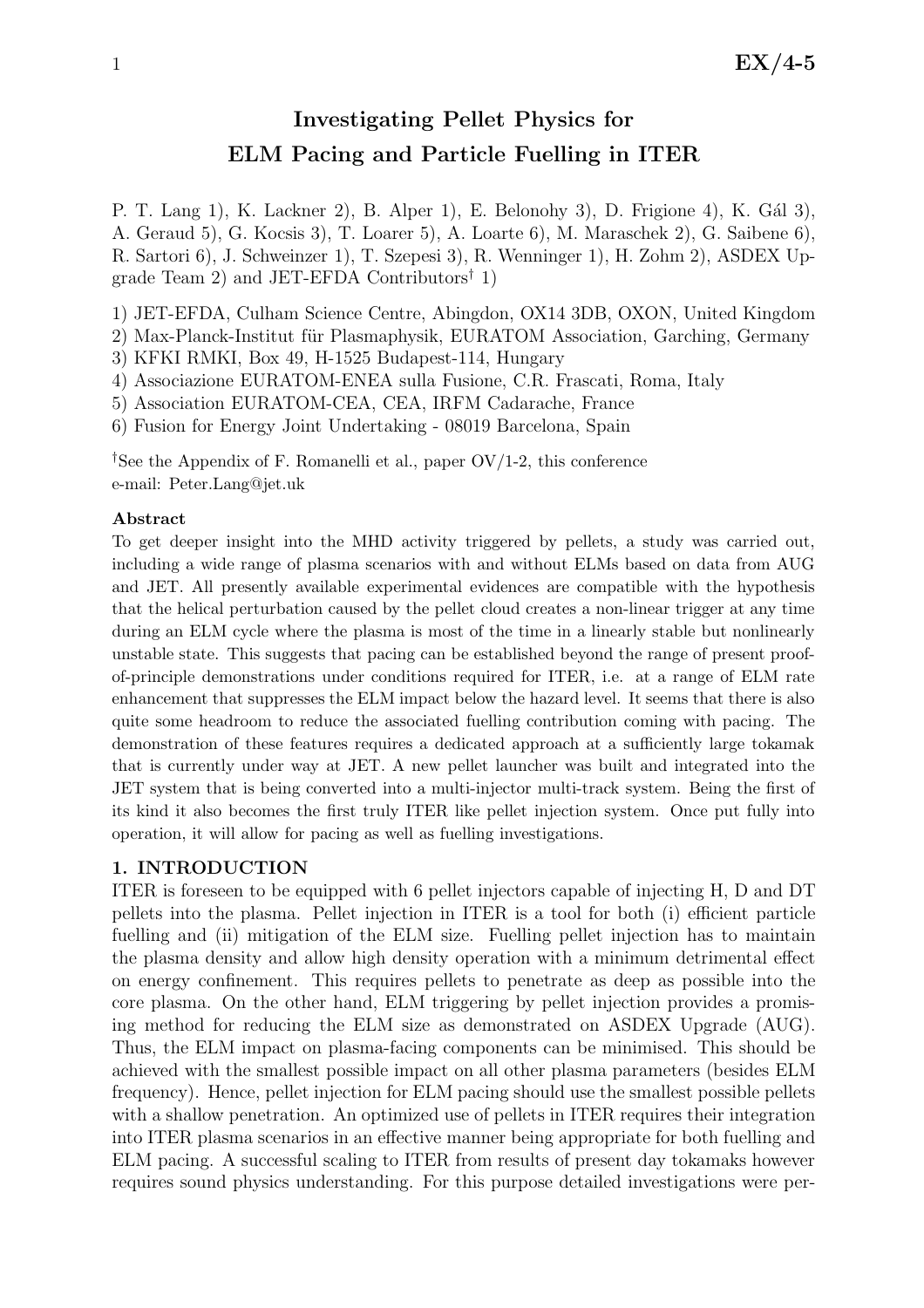formed at AUG. The main results and techniques are going to be challenged under most ITER like conditions of the largest available scale at the Joint European Torus (JET).

## 2. STRATEGY AND EXPERIMENTAL SETUP

A variety of explorations and experiments conducted at AUG for investigations of pellet fuelling as well as ELM control and mitigation via pellet pacing are now challenged and extended at JET. AUG is a mid-sized divertor tokamak with torus radius  $R_0 = 1.65m$ , minor plasma radius  $a_0 = 0.5m$ , a typical plasma elongation  $\frac{b}{a} > 1.6$ , and plasma volume  $V_{Plasma} = 13m^3$  [1]. The pellet injector employed is based on a centrifuge pellet accelerator [2], capable of delivering cubic pellets of nominal size  $(1.4mm)^3$  to  $(1.9mm)^3$  (nominal pellet masses  $m_P$  corresponding to a particle inventory ranging from 1.6 to 4.1 10<sup>20</sup> Datoms) at velocities  $v_P$  from 240 m/s to 1200 m/s and repetition rates  $f_P$  up to 83 Hz. In its present configuration, pellets can be launched from the magnetic high field side (HFS) only through a bent transfer tube limiting the injection speed to 1000 m/s. The system originally designed for fuelling purposes has proven to be very flexible and suited for exploration of the novel ELM pacing techniques and basic investigations of the underlying physics as well. For reliable and persistent operation, a rise of the plasma particle inventory in the range of 5 - 50 % per pellet can be achieved. It was found to be well suited for fuelling but not optimal for dedicated pacing experiments.

Untainted pellet pacing becomes difficult in smaller tokamaks due to the inevitable fuelling. The ELM frequency necessary to be overcome by pacing however decreases with the machine size. For a baseline operational scenario in the type-I ELMy H-mode regime ITER is expected to develop a spontaneous ELM frequency  $f_{ELM}^0$  close to or even below 1 Hz, stable operation can be maintained at JET down to about 4 Hz while at AUG suitable target plasmas show at least  $f_{ELM}^0 \approx 30$  Hz. Hence, already the smaller size of AUG enforces pacing at even higher rate than what would be ITER relevant. Rather small pellets carrying little mass with respect to the plasma particle inventory were found potentially sufficient to trigger ELMs at AUG [3] yielding headroom for a relief of the fuelling constraint. Unfortunately smaller tokamaks have the disadvantage of not being able to make full use of this possibility. Production and even more the transfer of pellets becomes extremely troublesome and erratic when trying to enter the sub-mm pellet size domain and reliable pellet delivery into the plasma is bound to a minimum plasma particle inventory increase of about  $5 \times 10^{19}$ . As a consequence, for pacing purposes the smallest pellets technically feasible are oversized in mass at AUG by a factor in the order of about 100 causing significant unwanted fuelling.

In case of the larger JET plasmas pacing pellets are still expected to be oversized but will have a drastically reduced fuelling impact, whereas for ITER an optimization of the pellet size causing only negligible fuelling seems feasible. At the size of AUG, the unfavourable combination of a high pellet repetition rate required to achieve reasonable ELM frequency control and the enforced excessive particle inventory per pellet do make pacing investigations troublesome. The unavoidable fuelling significantly changes the plasma parameters of the scenario hampering investigations. Raising the spontaneous ELM frequency by a factor of about 2 was accompanied by a density rise of about 30 % resulting in turn in a reduction of the energy confinement attributed to additional convection losses introduced by the pellets [4]. As ITER requests an enhancement of  $f_{ELM}^0$  by at least of a factor of about 10 [5] it becomes obvious ITER relevant pellet pacing investigations can only take place at JET, the largest machine available at present. Besides the advantage of a relief in fuelling burden and the possibility to test pacing at the ITER requested frequency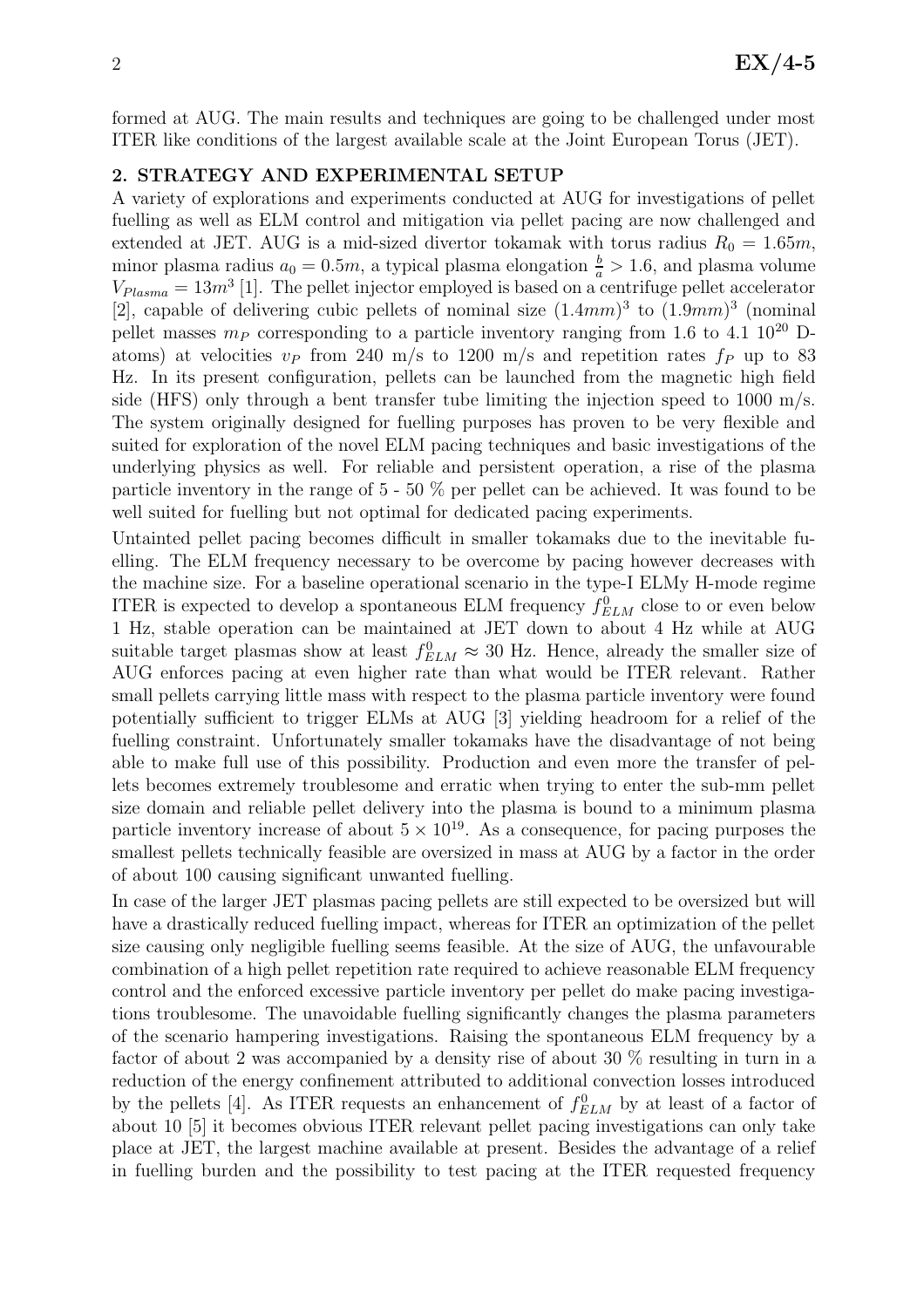enhancement ratio this allows also access to parameter regimes more relevant to ITER. Mainly for this purpose, a new pellet launcher system, the high frequency pellet injector (HFPI) was designed and built, capable to serve for both pacing and fuelling. It is expected to span a range of pellet induced plasma particle inventory enhancements from 1 to 100 % per pellet. In optimized pacing operation it is estimated that in case of an ITER-like 10 fold enhancement of  $f_{ELM}^0$  the increase in the target plasma density could be limited to about 10 %.

With the integration of the HFPI, JET approaches a multi-injector multi-track pellet launching system. This is the first of its kind and as well the first one owing an ITER like configuration. Such a configuration combines several launchers in a matrix like connection to different injection tracks according to the actual requirements. Pellets can be requested from a distinct launcher set to appropriate parameters with respect to size, velocity and isotope composition and directed to the according launch position needed for a task like particle fuelling, ELM pacing, radiation control or discharge termination. Moreover, a failing injector can be substituted immediately keeping continuous operation. The JET set up shown in Figure 1 is under commissioning and is being put into operation during the experimental campaigns in



FIG. 1: The JET multi-injector multi-track pellet launching system under commissioning and put into operation during the experimental campaigns in 2008. With the new injector (HFPI) it is capable to perform both ELM pacing and fuelling experiments with high relevance to ITER. The available pellet size and velocity operational regime in combination with three injections tracks at different poloidal locations provides potential for dedicated physics experiments with respect to fuelling and ELM control physics.

2008. With the previously used centrifuge launcher designed for fuelling only [6] currently mothballed, at present the HFPI launcher only can act as pellet source. It was built by PELIN based on a screw ice extruder and pneumatic acceleration system. Equipped with a flexible extrusion nozzle, the injector can run either in pacing mode (adjustable pellet volume from  $1 - 2 \, mm^3 = 0.6 - 1.2 \, 10^{20} \, D$ , 10 - 60 Hz repetition rate, speed range 50 - 200 m/s) or fuelling configuration (35 - 70  $mm^3 = 21$  - 42 10<sup>20</sup> D, up to 15 Hz, 100 - 500 m/s). Pellets can be either pure H or D. As a stand alone system, pellet delivery efficiencies up to 100 % were achieved at the injector exit in test bed [7].

Meanwhile, the system is installed at JET and integrated into the existing pellet guiding system via the junction box section as shown in figure 1. Via the selector unit a pellet can be sent to one of the three shown tracks or dumped, switching can take place within less than 100 ms. Due to recent hardware extensions at the torus the previous guiding tubes had to undergo minor modifications. All tubes are multi bended; this might result in a restriction of the accessible pellet parameter range. Most severe restrictions are expected for the HFS track for the complicated intra vessel installation enforcing a minimum bend radius of 220 mm. Unlikely to be operational at high velocities and high repetition rates it might still be useful for physics investigations. High performance operation close to the launcher limits is expected for both LFS and VHFS injection. The largest minimum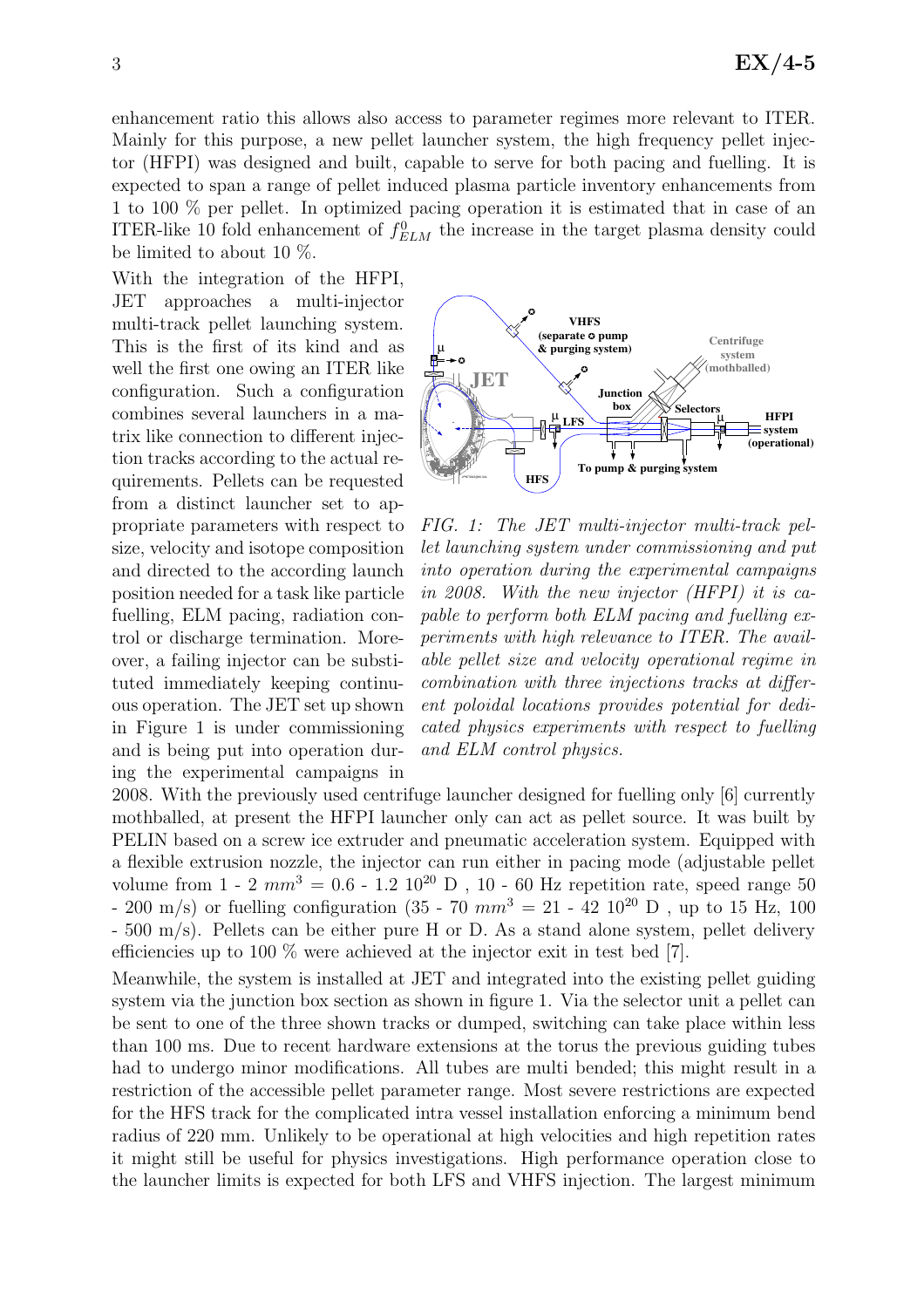bend radius of 500 mm and its gently curved trajectory predestine VHFS launch for high speed injection and fuelling application. Its long distance (13.5 m from the selector unit to the launch position) makes it prone for pellet erosion and required installation of a separate pumping system with Nitrogen purging for safety reasons. Hence, operation at high pellet particle throughput and with small pellets might be limited. Somewhat more bent than the VHFS track, the LFS line (minimum bend radius 490 mm, bends within the horizontal plane to deviate several obstacles) might face some speed limitation. Being by far the shortest (7 m) one, it comes out as the designated pacing track.

Pellet flight paths as installed for the 2008 campaign are displayed by dashed arrows in figure 1. It comprises as well the plasma configuration run during the first successful pellet injection. Largest pellets launched with a speed of about 150 m/s at a rate of 1 Hz were directed to the LFS line during a phase with a heating power step down causing a  $H \rightarrow L$ mode back transition to compare and investigate pellet driven impact on MHD behaviour in ELMing and non-ELMing regime. Although pellet fragmentation was observed first results could be derived. Aiming to improve on this situation, currently commissioning of the pellet system is under way in order to explore the accessible operational range and to establish reliable operation for experimental applications.

# 3. THE PHYSICS OF ELM CONTROL AND MITIGATION

Broadening previous experimental investigations on the effect of pellet injection for the most relevant type-I ELMs towards other ELM type regimes (type III, ELM-free, radiative cooled type-I) revealed more general features of the onset dynamics of spontaneous and triggered ELMs [8]. Whereas in ELMing regimes frequency and growth time of spontaneous ELMs vary with changing plasma parameters, pellets force an ELM at any time and always with the shortest observed growth time. This indicates that - within the limits of pellet sizes and velocities explored - every pellet imposed perturbation in the above mentioned, intrinsically ELM-prone regimes can provoke a strong non-linear modes growth during any phase of the natural ELM cycle. This hypothesis is further supported by an analysis of the pellet driven magnetic perturbation. Pellets were found to create magnetic perturbations significantly larger than those observed during an initial ELM phase. In Ohmic and L-mode plasmas they do not trigger ELMs and it was found that the magnitude of the pellet driven perturbation depends on the plasma but not on the pellet parameters. An example is shown in figure 2, plotting magnitudes of the pellet driven MHD evolutions observed for different  $v_P / m_P$  samples in AUG, versus the pellet position on the injection path with the separatrix intersection defined as 0. There is a clear trend for an increasing mode magnitude with the pellet penetration deeper into the plasma. Only the local plasma parameters appear relevant for the magnitude of the pellet triggered perturbation while changes in the ablation/deposition rates imposed by altered pellet parameters do not show a significant effect. Large/fast pellets create a stronger magnetic perturbation compared to small/slow ones only deep inside the plasma, a region not reached by the small/slow pellets. However at a given plasma position and hence for the same plasma parameters, the same magnetic perturbation is generated by the smallest and largest pellet impacts tested. Obviously, in the investigated parameter regime pellet particle ablation or deposition rates do not matter with respect to the magnitude of the resulting magnetic perturbation. As no direct relation of the driven perturbation strength to the underlying pellet born perturbation was found, it became clear that the driving mechanism reaches at every plasma position a saturated regime and the deposition of more pellet particles cannot provoke a stronger Mirnov activity. This implies that there should be still headroom for a reduction of the ablation/deposition rates by injecting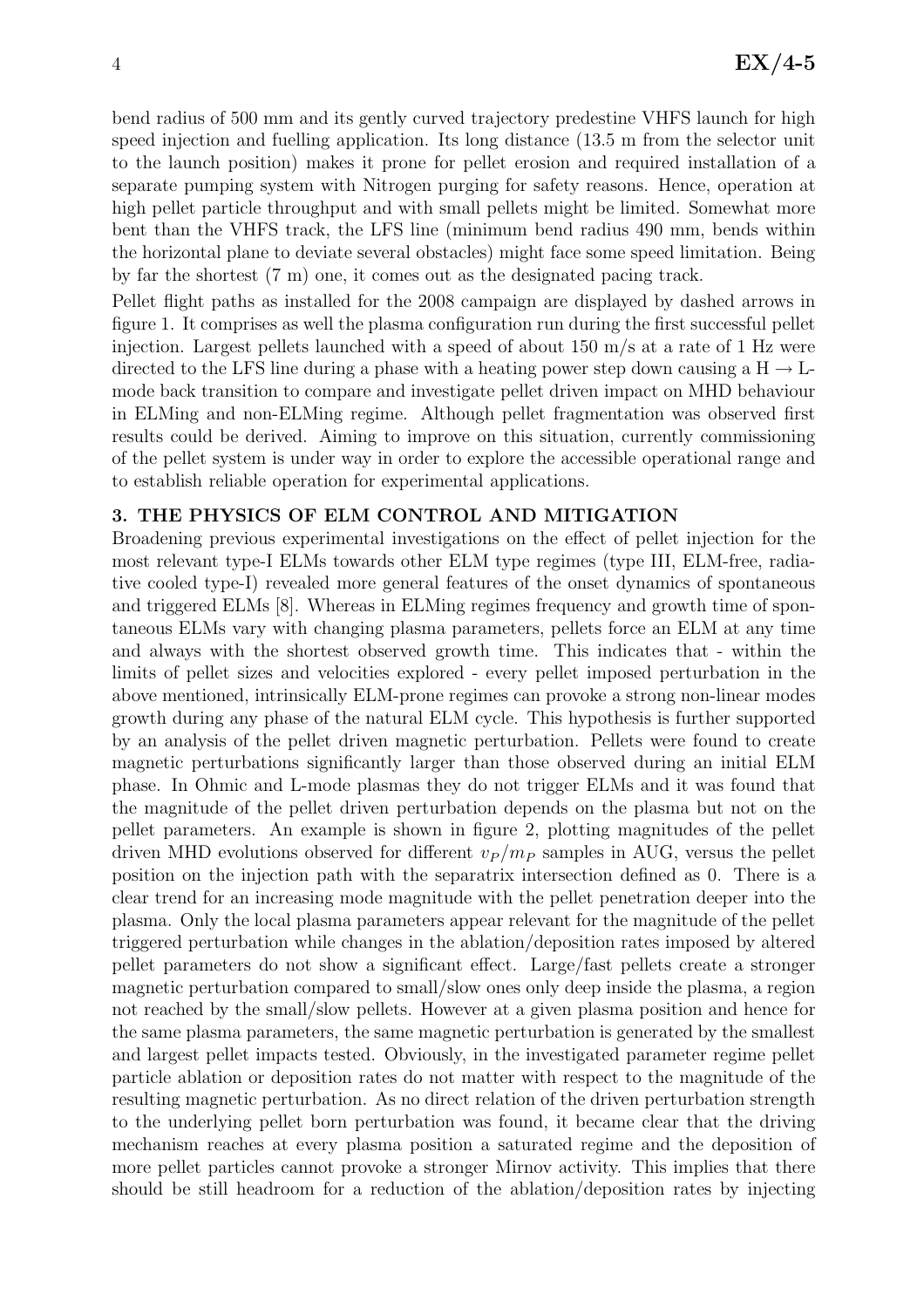smaller/faster pellets while keeping the full drive on the resulting perturbation.

In H-mode plasmas the pellet driven magnetic perturbation at the onset of the triggered ELM is still below the detection limit becoming visible only after the ELM perturbation has declined therefore the strong pellet perturbation can be applied to probe the edge stability against ELMs. H-mode discharges remain permanently at least non-linear unstable, while Ohmic, L-mode and quiescent H-mode plasmas have a stable edge.

These results would indicate that ELM pacing in ITER could be achieved by injecting small high speed pellets from the LFS of the machine, causing only little impact on particle inventory and confinement.



FIG. 3: Mirnov coil response, pellet ablation and divertor  $D_{\alpha}$  ELM monitor (top to bottom) for a fuelling size  $(4 \times 10^{21} \text{ D})$  pellet triggered (left) and a spontaneous (right) ELM in JET.

 $\Box$  $\mathbf{\hat{B}}_{\text{rp}}(\text{T/s})$  **P small 10 medium large**  $v_{\rm P}$  (m/s) **240 600 880** Separatrix cross **Penetration along injection path (mm) BARA 0 100 200 300 0**

FIG. 2: Pellet induced MHD perturbation in AUG versus pellet position along the injection path, separatrix position defines 0. At the same position in the plasma, the same magnitude for the pellet driven MHD response is observed for any pellet speed and/or mass applied.

An encouraging result pointing in this direction is shown in figure 3. The figure shows a fuelling size pellet in JET triggering an ELM and as reference, a spontaneous ELM. The ELM is triggered with only about  $4 \times 10^{19}$  D ( $\sim 1$  % of the injected pellet mass) ablated. For such large pellets outlasting beyond the ELM triggered an again steadily increasing MHD magnitude is observed with the pellet progressing into the plasma. Assigning this component to the directly pellet driven MHD its extrapolation back to the ELM onset would indicates a tiny perturbation already sufficient for the triggering. Hence, with possible pellet parameter optimization in the next campaigns, regular and reliable ELM triggers can likely be produced with negligible plasma fuelling and density perturbation (and therefore less convective energy loss). In the hot, low collisionality plasma regime the physics of pellet/pedestal interaction is also

converging to those of ITER. The profile evolution towards steady state and the impact of remaining fuelling induced convective losses on the confinement will be examined in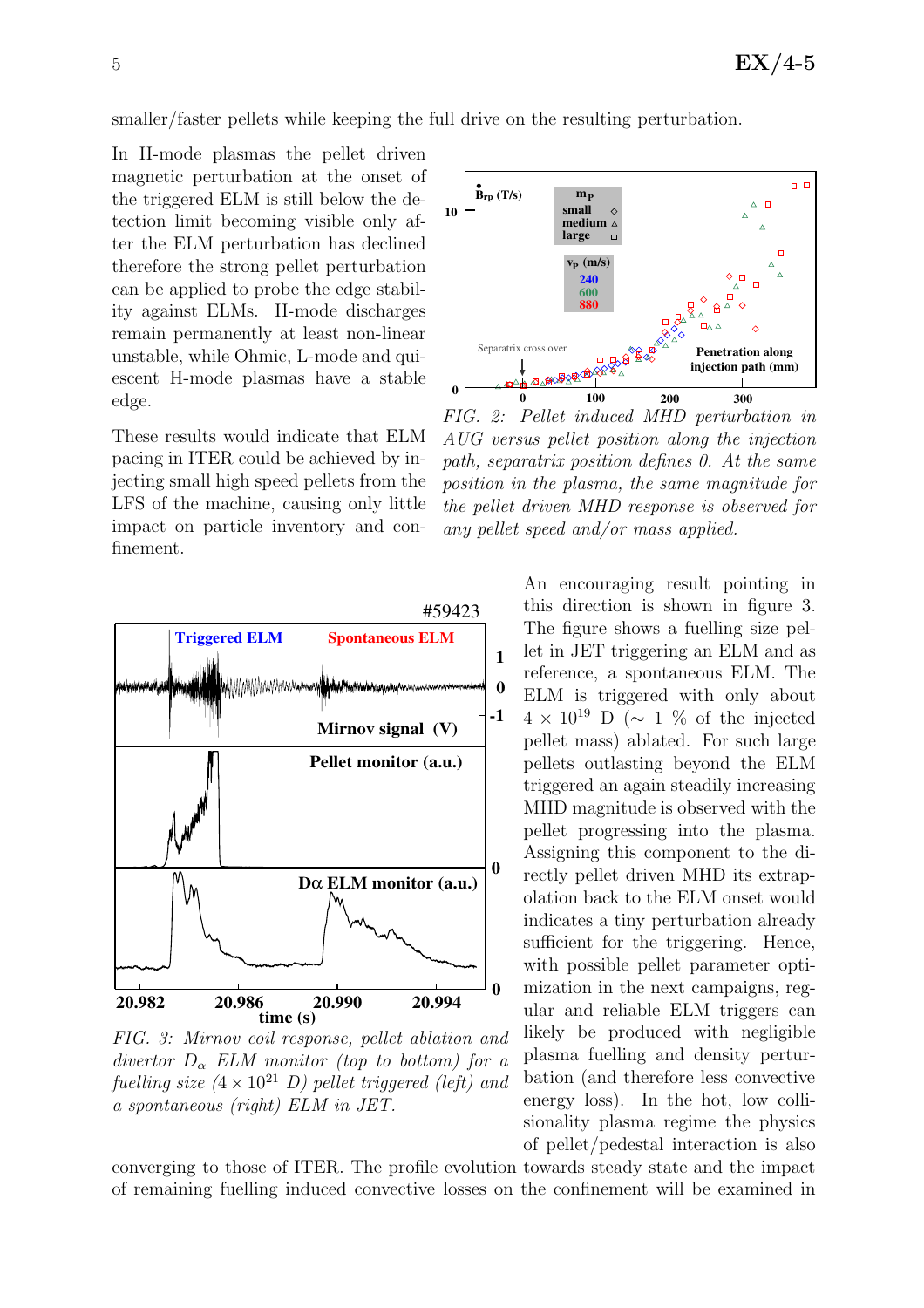

FIG. 4: Mirnov coil response, divertor  $D_{\alpha}$  ELM monitor and pellet ablation (top to bottom) for pellets in JET (accompanied possibly by debris) triggering an ELM during an H-mode phase (left) but driving only transient MHD activity declining after burn out (right, note expanded y-scale of upper box).

detail. Moreover, it will be possible to investigate steady state pellet pacing in an operational regime with intrinsic low natural ELM frequency compared to the pellet injection frequency. Tests whether this can be achieved with a tolerably small perturbation of the total particle and energy balance will be available as well. Experimental investigations in such regimes are most appropriate at JET where they are already hosted in the program. Unfortunately, progress was hampered in 2008 by technical difficulties faced when bringing the new system into operation. Nevertheless, first encouraging results have already been obtained. As mentioned in the previous section, pellet injection was performed while initiating an  $H \rightarrow L$  back transition by a NBI power step down from 6.2 to 1.5 MW during the flat top phase of a  $I_P = 2.0$  MA,  $B_t = 2.5$  T plasma discharge. The aim of the experiment was to challenge AUG findings of strong pellet driven MHD activity in OH and L-mode plasmas with the advantage of allowing for the comparison to the pellet driven MHD causing an ELM event within the same discharge. Although the lacking pellet quality (fragments and debris coming with the main pellet) does not yet allow for a direct correlation of Mirnov signal magnitude and pellet position, JET confirm the basic AUG finding. In the L-mode phase, still strong pellet driven MHD activity was detected reaching a magnitude exceeding that one observed at the onset of spontaneous and triggered ELMs during the preceding H-mode phase. This is shown in figure 4 displaying from bottom to top the  $D_{\alpha}$  monitor signals for pellet ablation and ELM impact in the divertor and the Mirnov coil record. The left part displays a pellet injected during the H-mode phase triggering an ELM, a pellet driving only transiently MHD activity during ablation not resulting in persistent activity is shown in the right part.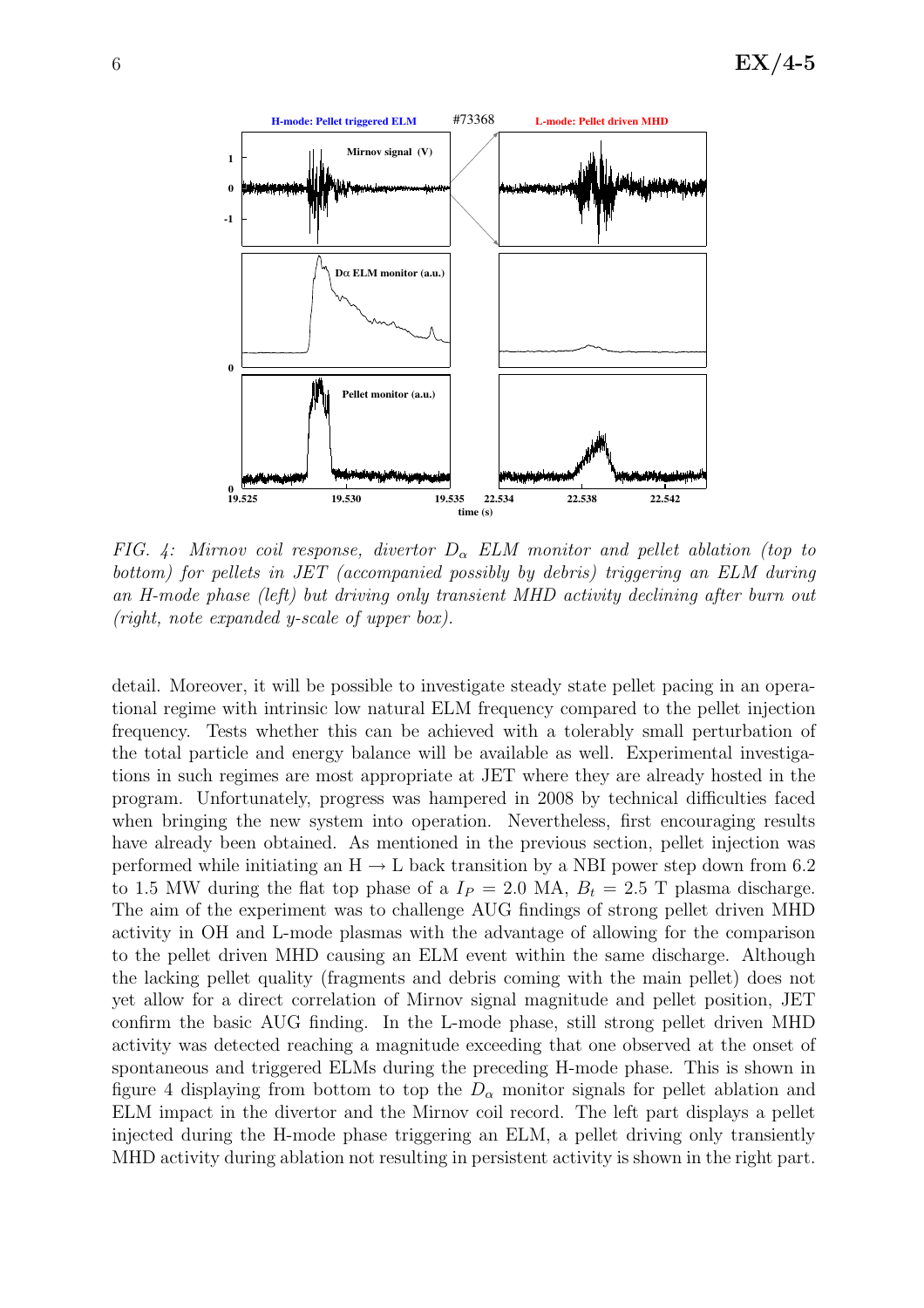A more detailed analysis of the Lmode pellet driven MHD activity, shown in figure 5, unveiled its likelihood with according AUG results. The dominating component around 100 kHz is attributed to toroidicity induced Alfvén eigenmode (TAE)like sub structures. Present as well before and after the pellet it is enhanced in magnitude during the pellet phase by about a factor of 10. The pellet induced transient density increase is correlated, consistent with the frequency-density scaling  $f(\rho_{pol}) \sim \frac{B}{\sqrt{n_e(1)}}$  $rac{B}{n_e(\rho_{pol})}$  reported for this modes, with an according transient frequency.



FIG. 5: Mirnov coil signal frequency amplitude evolution before, during and after pellet injection into a JET L-mode phase (lower) and according integrated amplitude (upper). The pellet causes a transient short directly driven strong increase of the mode amplitude and a longer lasting drop in the frequency attributed to fuelling.

#### 4. PELLET PARTICLE FUELLING AND SCENARIO INTEGRATION

Fuelling studies were guided by the goal of achieving and maintaining a requested plasma density with minimum confinement degradation which is, at the same time, compatible with the goal of minimizing T consumption in ITER. Deep pellet deposition leads to long particle confinement times and allows high density operation with good energy confinement.

The plasma energy is reduced when the density is increased by pellet fuelling under steady state conditions in both AUG and JET low triangularity plasmas [9], as shown in figure 6. The estimated additional convective energy losses introduced by pellet fuelling describe fairly well the observed evolution. Pumping was required to prevent excessive rise of the neutral and edge densities. In addition, abrupt strong plasma cooling had to be avoided by gentle density ramps. Ion gyroradii shrinking with temperature caused - according to the ion polarization model a reduced onset pressure for tearing modes making the plasma vulnerable to pellet triggered NTMs.

Covering a wide range of pellet velocities and masses and also 3 different



FIG. 6: Plasma energy versus line averaged density reached with steady state pellet injection (filled circles). Solid curves: expected confinement reduction caused by pellet added convective losses. Operational area limitation for gas puff refuelling in ASDEX Upgrade is also given for comparison.

injection geometries the JET pellet system is now available to continue these investigations. A direct comparison of inboard and outboard launch - the first favoured for the inward  $\nabla B$  drift, the latter technically simpler hence allowing higher launch speed - will